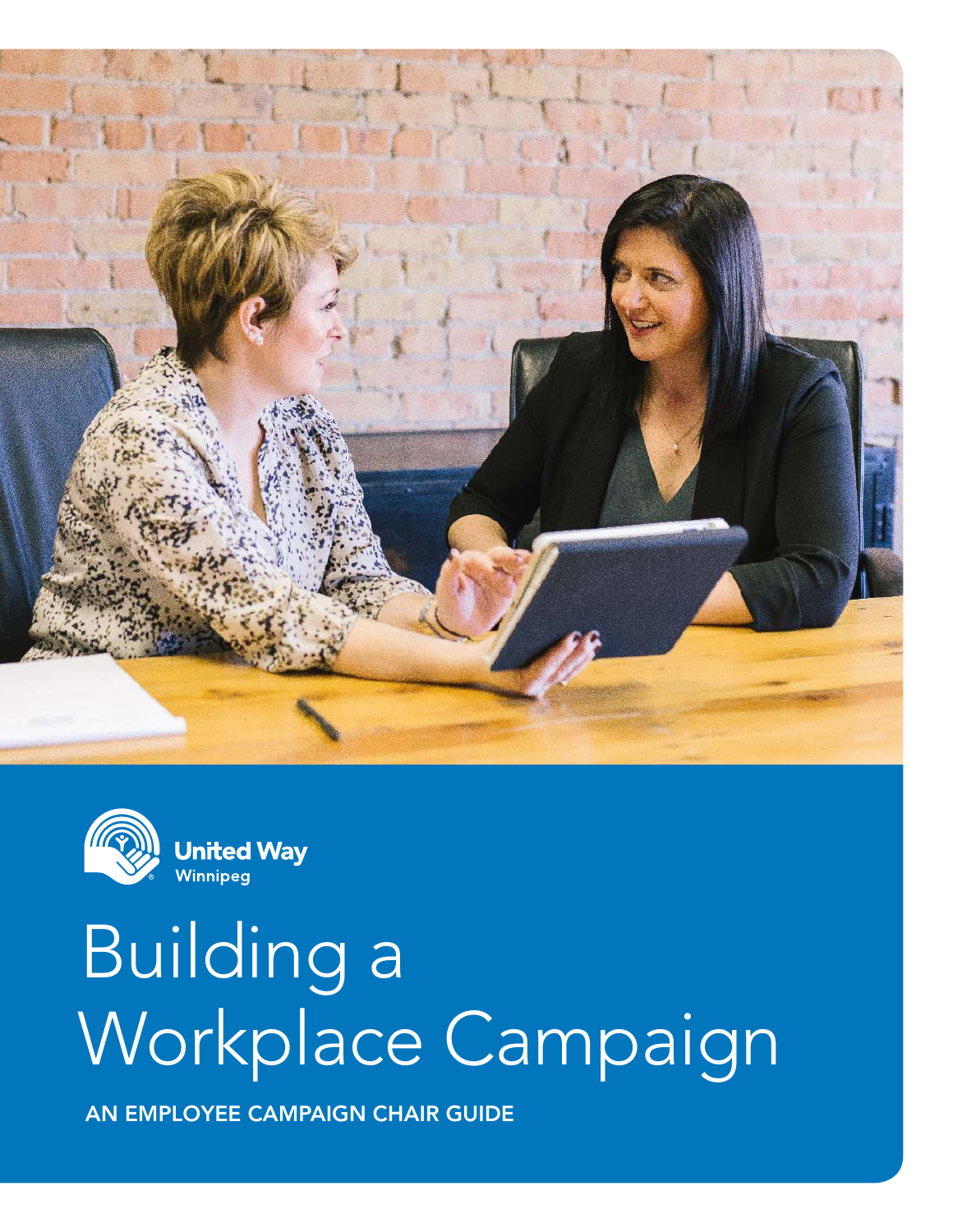## Your rewarding experience awaits!

Success is measured as much by the quality of your co-workers' experience as it is by results. Running a workplace campaign should be a fun and meaningful experience for everyone, including you.

This guide will help you stay organized and on track while running a fun, successful campaign.

#### We're here for you

Along with our website (unitedwaywinnipeg.ca), your Sponsored Executive (SE) is a great source for additional resources, including:

- Ambassador guides and training resources
- Leadership program guides to help plan and execute a Leadership campaign
- Employee brochures and pledge forms
- Ideas for special events
- Request forms for additional campaign materials



- Links to United Way Winnipeg's impact stories/videos
- Partnering for a Purpose brochure, which outlines how United Way Winnipeg can help you engage staff in meaningful community initiatives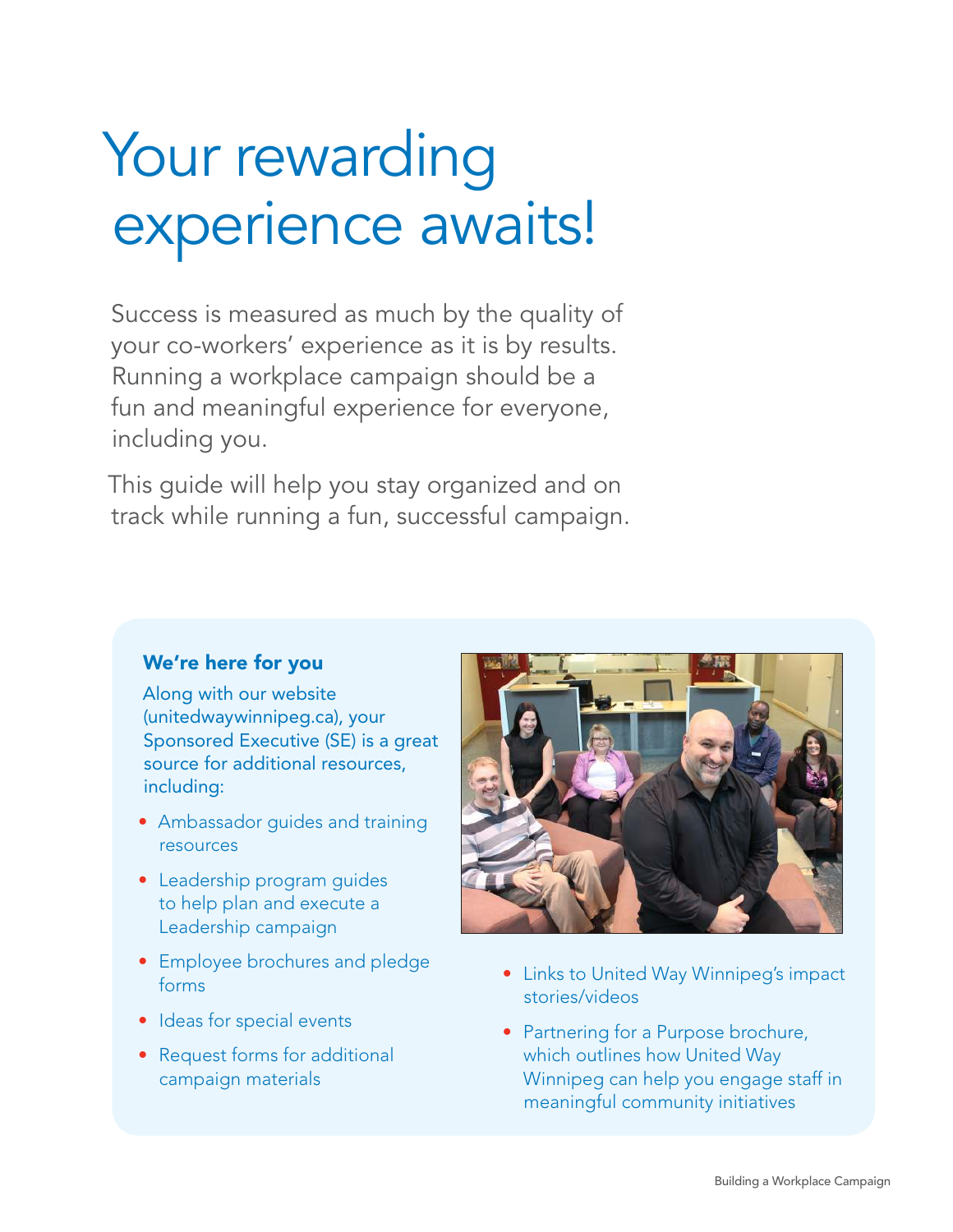

## 01 MAKE YOUR PLAN

Meet with your Sponsored Executive as soon as possible. They can help you map out strategies for a successful campaign and brainstorm ideas for themes, events, and activities.

#### Leadership support

Seek support from senior management and union leadership (see the Engaging Labour page). These influential people can help kick-start your campaign and stand as examples for others. Senior management may appoint an executive sponsor to work with the ECC and committee.

#### Recruit your team

Begin with your committee – a crosssection from your workplace, including management and non-management, as well as unionized and non-unionized employees. And consider contacting engaged retirees to help. These dedicated, positive folks are excellent at communicating progress and inspiring participation.

Some of the most important members of your team will be your Ambassadors. These are the people who will support the ECC and committee members by making peerto-peer asks to their co-workers.

#### Review last year's results and set your goals

Set ambitious yet realistic goals using the challenges and successes of previous campaigns as benchmarks.

For example:

- Increase last year's fundraising or participation by 5% or 10%.
- Increase Leadership gifts (\$1,200 or more) by five individuals.

#### Create a calendar or timeline for your campaign with key milestones

This calendar can include your campaign kickoff, a Leadership presentation, special events and a wrap-up event. Your campaign should run for a finite period (ideally one to three weeks).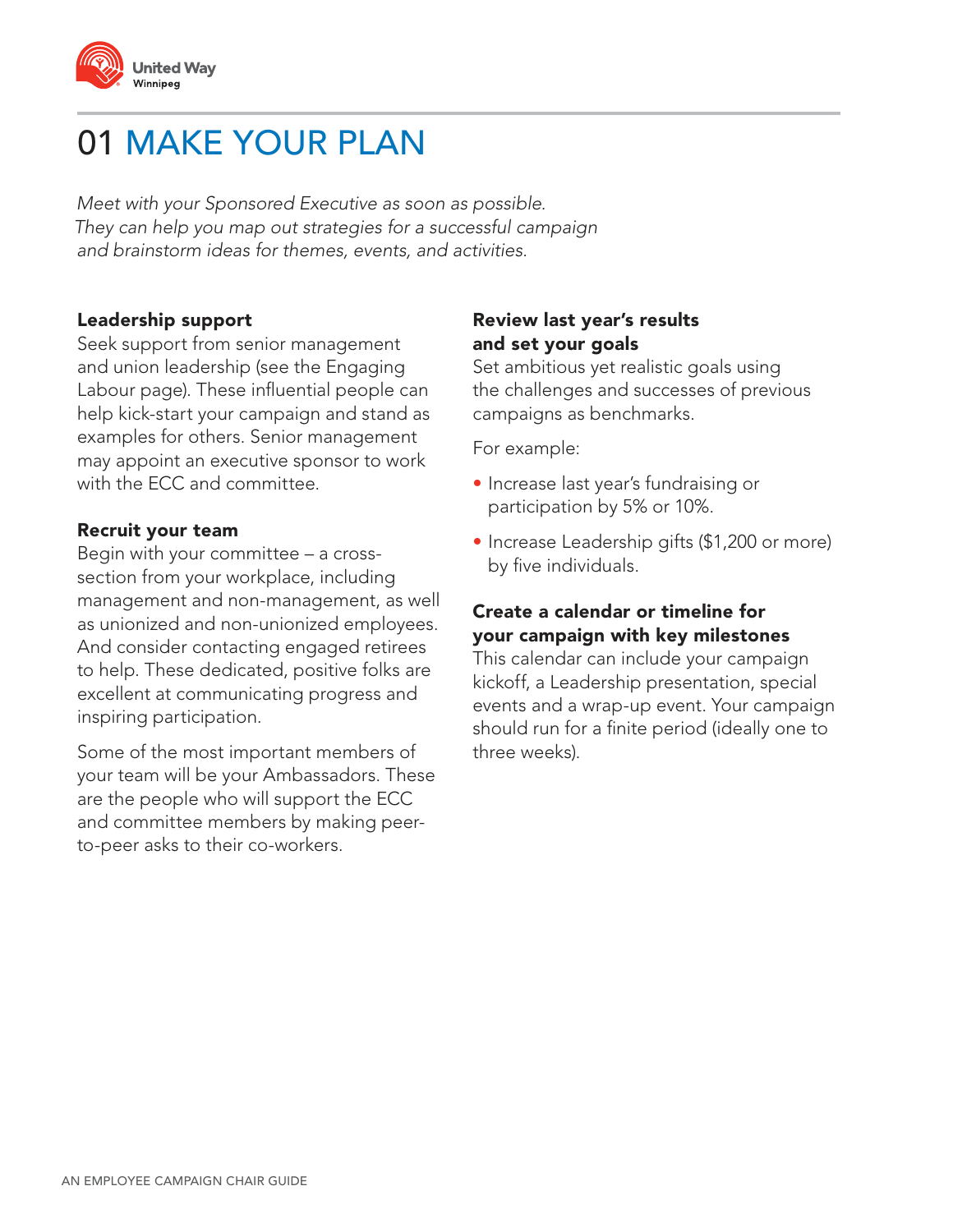## 02 LAY YOUR FOUNDATION

#### Leadership matters

Leadership donors are the generous Winnipeggers who give \$1,200 or more per year – an inspiring example for others.

Consider running a Leadership campaign by recruiting a Leadership Champion – an existing Leader who can personally ask colleagues to make a similar commitment.

Together, you can plan a Leadership presentation to give potential Leaders more detailed information on the powerful impact this level of generosity can have.

This presentation can be incorporated into your kickoff, held as a separate event, or held at an agency partner.

#### Schedule Ambassador Training

Teach your Ambassadors how to make the all important ask. Ask your SE about training sessions.

#### Engagement Opportunities

Your co-workers will be more invested when they can see and feel the difference they are making. Consider the following:

- 1. Work with one of our agency partners to complete a meaningful community project as part of a Day of Caring or Collection Drive, so they can experience first-hand the need in the community.
- 2. Host a Living on the Edge poverty simulation - a unique and transformative group experience designed to provide a glimpse of what life might be like for families living in low-income situations.
- **3.** Promote Make the Month.ca, United Way Winnipeg's online poverty simulation, in your workplace.
- 4. Connect with United Way Winnipeg's GenNext program, which offers flexible opportunities for up-and-coming leaders to get involved in their community.

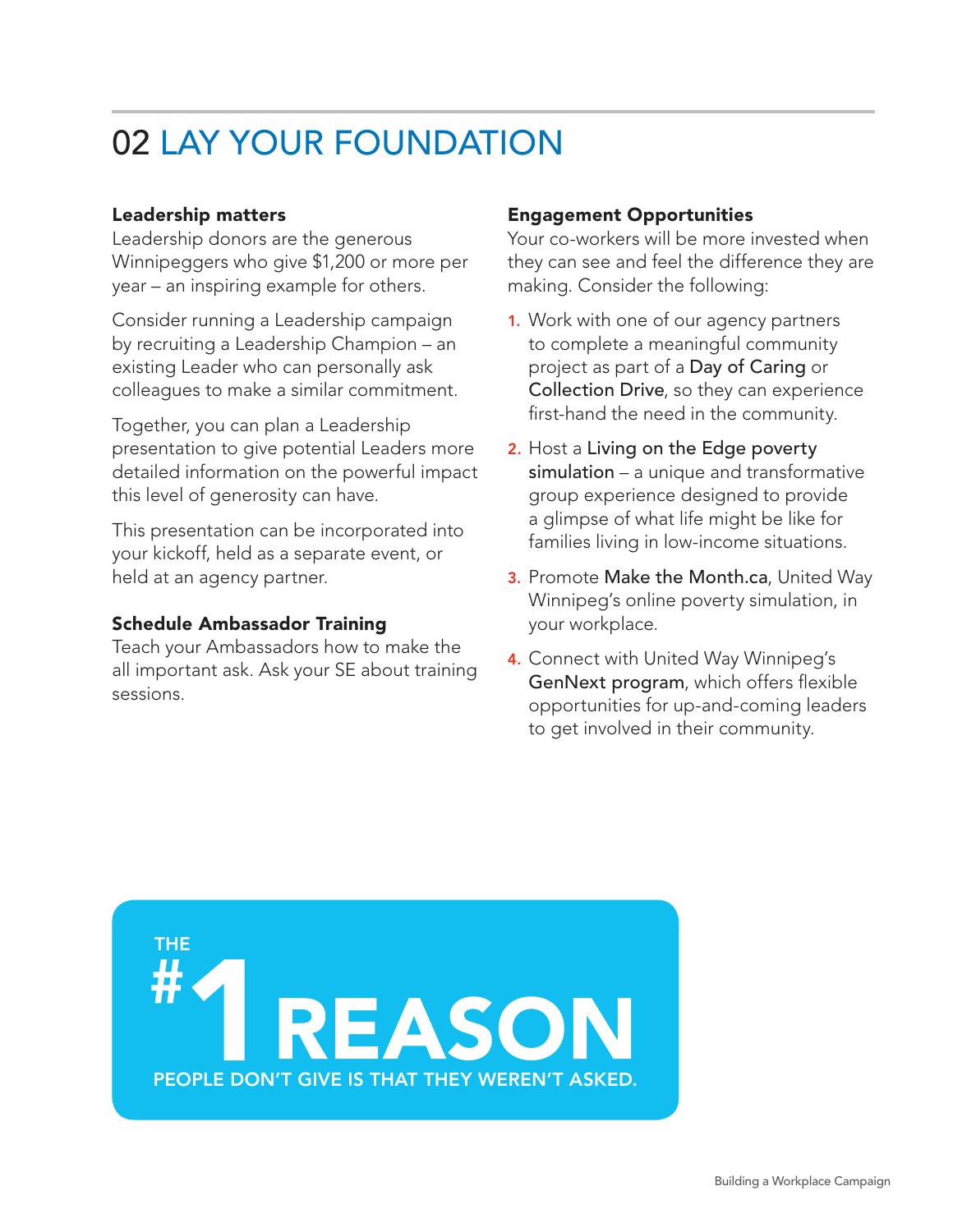

## Engaging Labour How to Get Your Union Involved

United Way Winnipeg and Labour have a long-standing partnership that spans decades! If your organization is unionized, consider running a workplace campaign that engages both unionized staff and management. Here are some tips:

#### Union representation

Ask your union to consider naming a Campaign Representative. Union Campaign Representatives help secure joint union/management endorsements and assist in building strategies and campaign events that appeal to all members.

#### National union and joint union/ management endorsements

Provide a union letter endorsing the campaign. United Way Winnipeg's Labour Director can help you develop your letters.

#### Ambassadors

Recruit Ambassadors who are members of affiliated unions on-site.

#### Labour-focused presentations

Ask United Way Winnipeg's Labour Director, or a union leader serving on United Way Winnipeg's Labour Committee, to speak about our partnership with Labour at a union meeting and at key campaign events, such as kickoff, wrap-up, etc.

#### Recognition

Include union logos on all marketing materials produced in-house; use social media to show your union's support of United Way Winnipeg; and credit both union and management's support of the campaign at events.



For more details on how to engage Labour in your workplace campaign, contact United Way Winnipeg's Labour Director at LabourDirector@unitedwaywinnipeg.ca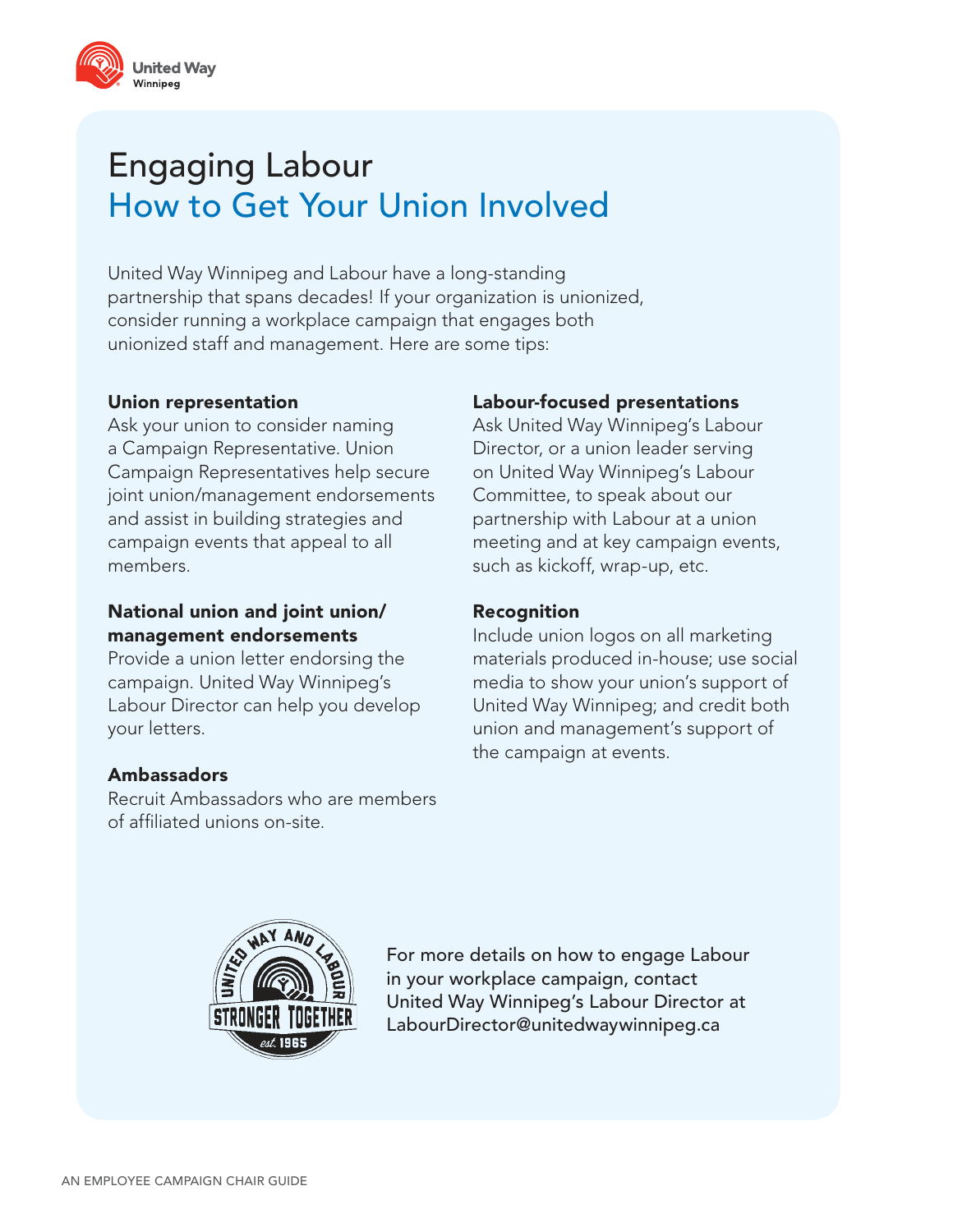## 03 BUILD YOUR CAMPAIGN

#### Some fun ways to get things moving along!

- Have a formal kickoff event that gets staff revved up and ready to participate. Reveal your workplace goal with flair and fanfare to generate even more excitement.
- Invite an impact speaker from United Way Winnipeg's Speakers Bureau to motivate people at your kickoff. Take it one step further and organize an agency visit. See your support in action!
- If there isn't time for an impact speaker or agency visit, direct staff to United Way Winnipeg's impact videos/stories on the website.
- Promote a wide variety of giving levels and payment options for flexibility and convenience.
- Provide **encouragement** using a variety of channels, such as a "Did you know?" email.
- Give co-workers regular updates on your campaign progress and how close you are to achieving your goals.
- People give to people. Commit to a 100% face-to-face ask and allow everyone to support our community. Since donating is an individual choice, peer-to-peer asks ensure no one feels pressured to give.

#### l fl  $[O]$ linl

Use social media to help give your campaign momentum. Share your highlights and results. Add United Way Winnipeg on Facebook, Instagram, and Twitter so we can celebrate with you!

- Personalize! We can provide individualized pledge cards that include a giving history – a useful resource when soliciting an increase.
- If your workplace is able to support online giving, promote ePledge, our online pledge system as an easy, environmentally-friendly way of donating.
- Ask your SE for fun and creative special event ideas. Where possible, hold special events after you have completed your pledge asks to minimize donor fatigue.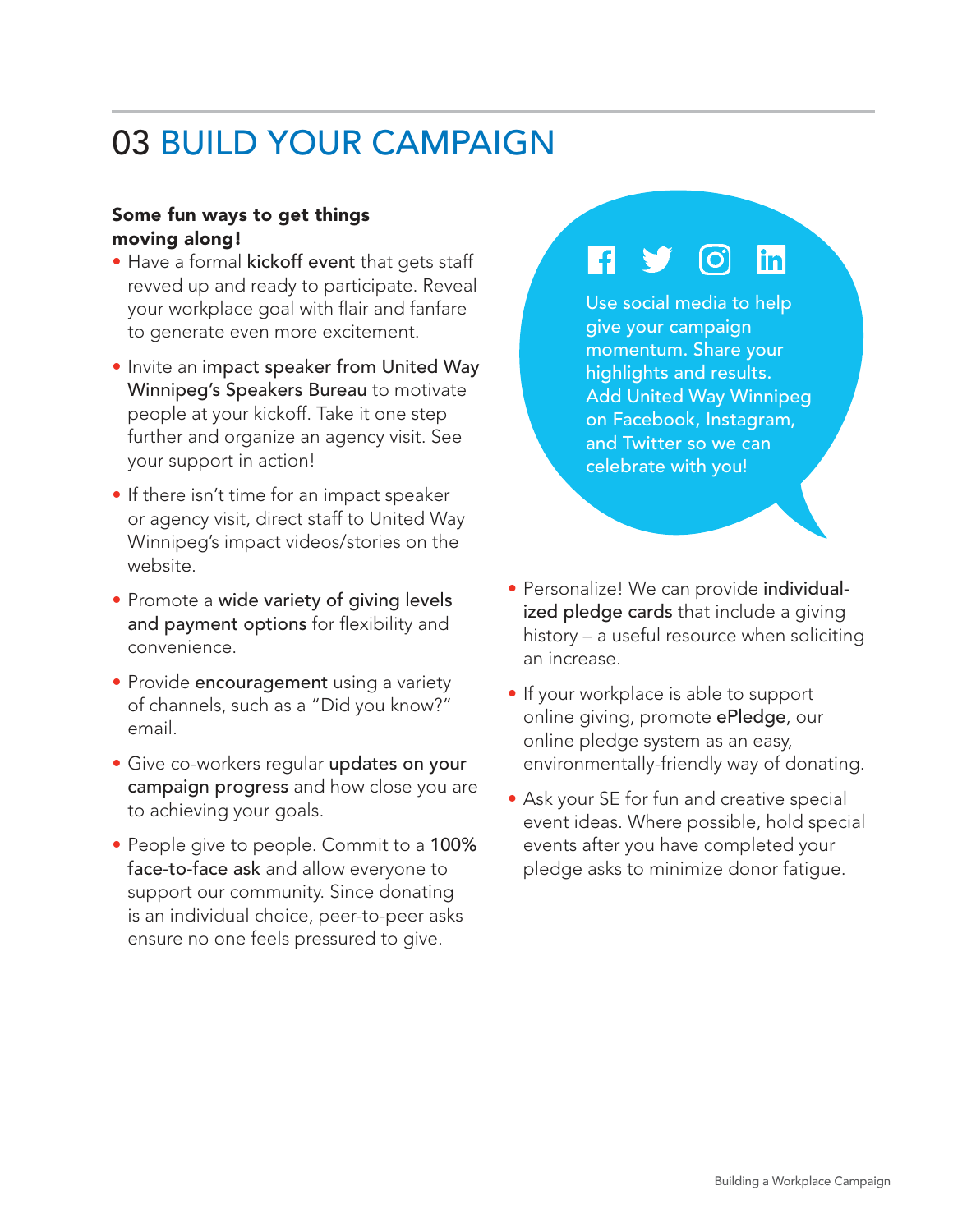

### 04 WRAP-UP



#### Re-canvassing

Once you are coming to the end of your campaign, plan for re-canvassing to ensure that everyone has been given an opportunity to make their gift.

#### Recognize your donors

Two of the most important words in fundraising are THANK YOU. Plan a celebration to announce your campaign achievement and thank each and every employee for their support and participation. Consider sharing stories about the impact of their investment.

#### Recognize your team

Plan an event for your campaign committee and Ambassadors to thank them for their hard work and commitment.

#### Get ready to party!

Once you've run your successful campaign, you'll want to celebrate! Watch for your invitation to Celebration, United Way Winnipeg's annual event honouring campaign excellence, and book your company table!